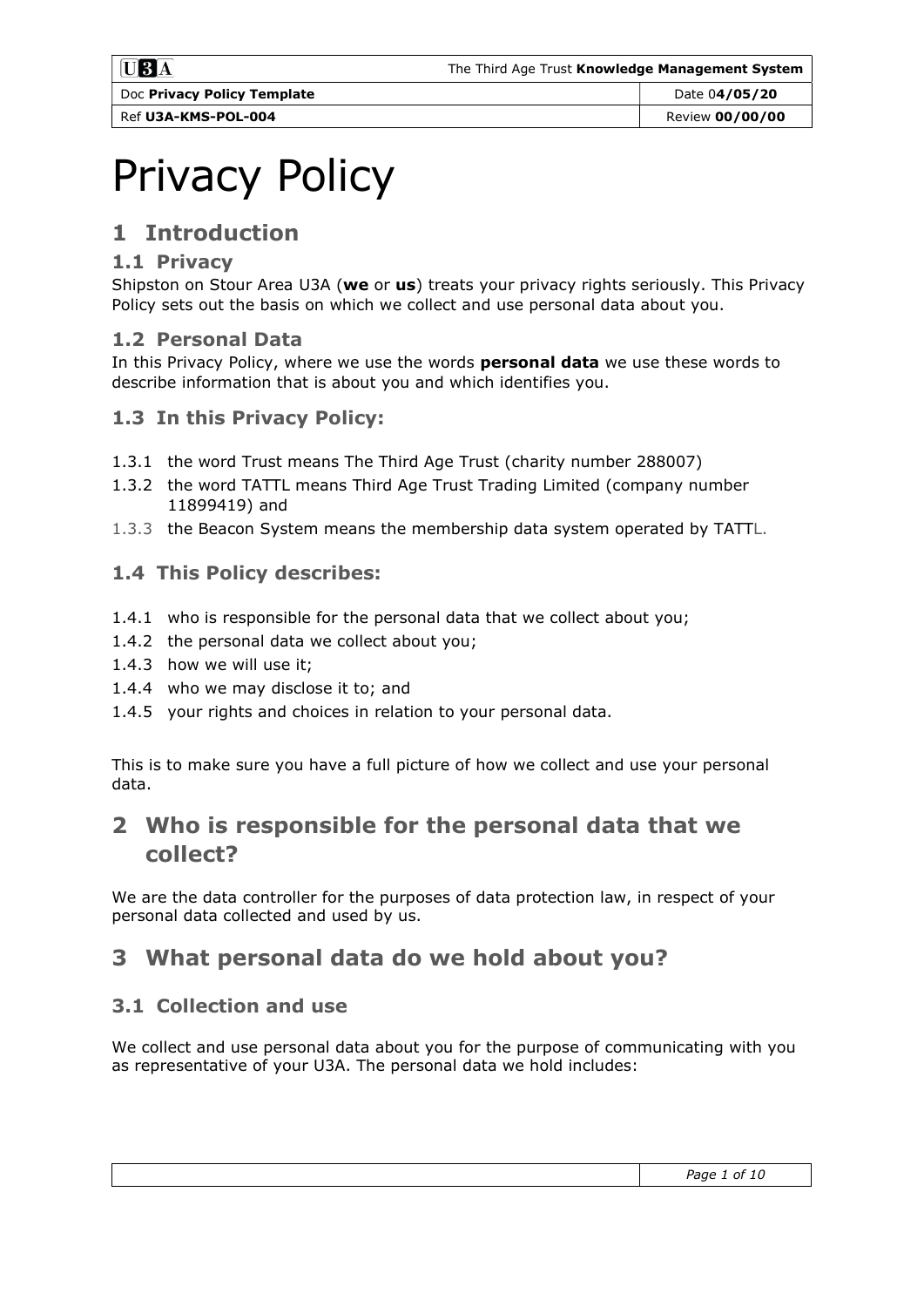| $\overline{U}$ 3 <sup>A</sup> | The Third Age Trust Knowledge Management System |  |
|-------------------------------|-------------------------------------------------|--|
| Doc Privacy Policy Template   | Date 04/05/20                                   |  |
| Ref U3A-KMS-POL-004           | Review 00/00/00                                 |  |

3.1.1 Information that you provide to us / we collect from you The information that you provide to us / we collect from you may include the following:

| <b>Type of Personal Data</b>    | <b>Examples</b>                                                                                                                                              |
|---------------------------------|--------------------------------------------------------------------------------------------------------------------------------------------------------------|
| General                         |                                                                                                                                                              |
| Contact information             | When you express an interest in<br>becoming a member of Shipston on<br>Stour Area U3A you will be asked to<br>provide certain information. This<br>includes: |
|                                 | your name                                                                                                                                                    |
|                                 | home address                                                                                                                                                 |
|                                 | email address<br>٠                                                                                                                                           |
|                                 | telephone number                                                                                                                                             |
| <b>Marketing</b>                |                                                                                                                                                              |
| <b>Subscription Preferences</b> | Details of any marketing preferences<br>that you express including any opt<br>outs you provide.                                                              |

This information may be provided:

- (a) in the course of communications between you and us (including by phone, email or otherwise);
- (b) when you provide personal data via our Websites or using other systems which we provide to you;
- (c) via our social media pages, other social media content, tools and applications;
- (d) using BEACON.

## 4 Information about third parties

## 4.1 Third parties

In the course of us communicating with you, you may provide us with personal data relating to third parties.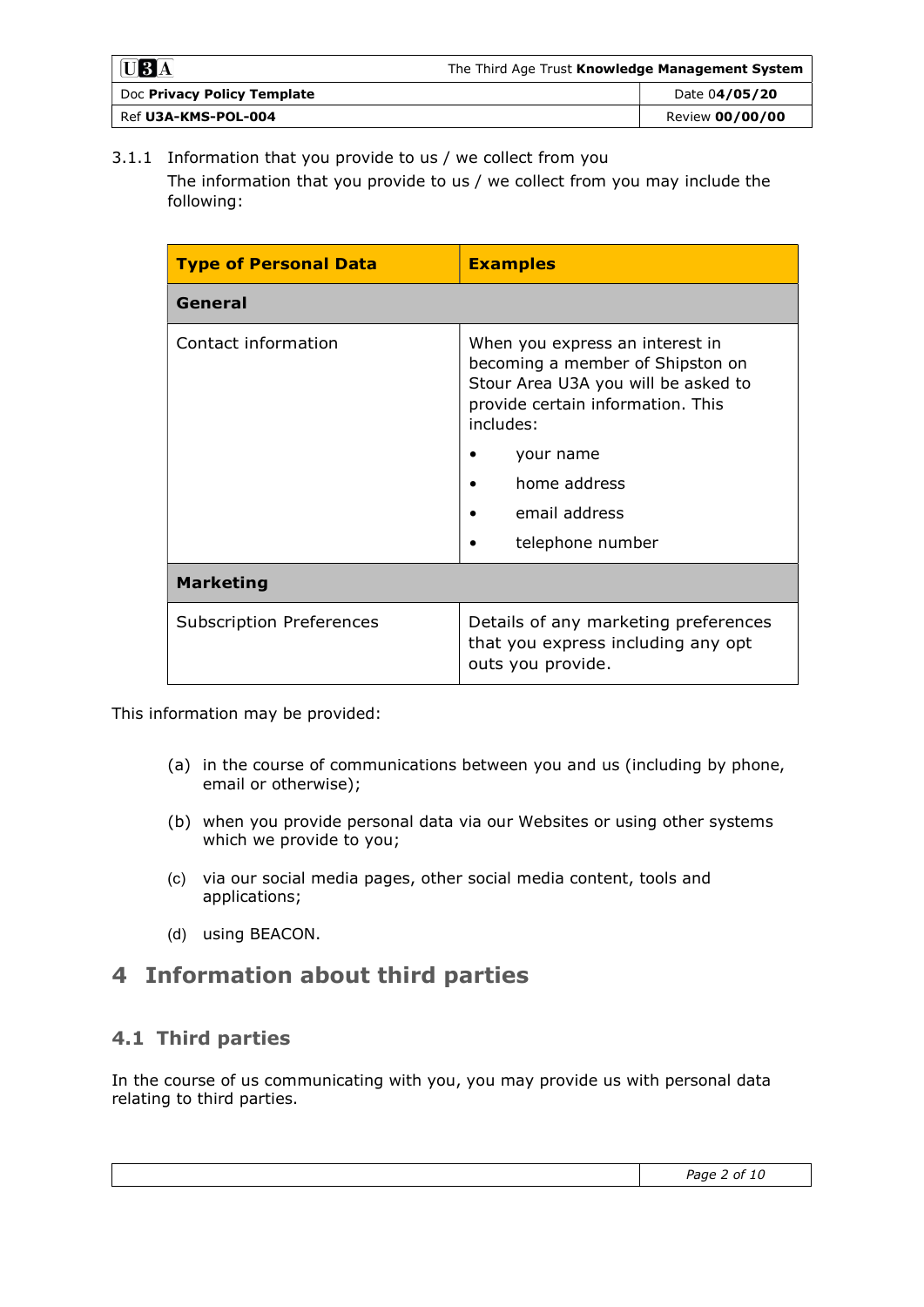| $\bf U3A$                   | The Third Age Trust Knowledge Management System |                 |
|-----------------------------|-------------------------------------------------|-----------------|
| Doc Privacy Policy Template |                                                 | Date 04/05/20   |
| Ref U3A-KMS-POL-004         |                                                 | Review 00/00/00 |

#### 4.2 Consent and third parties

We will use this personal data in accordance with this Privacy Policy. If you are providing personal data to us relating to a third party, you confirm that you have the consent of the third party to share such personal data with us and that you have made the information in this Privacy Policy available to the third party.

## 5 How do we use the personal data we collect about you?

#### 5.1 Purposes

We use your personal data for a variety of different purposes during the course of us providing services to you. The purposes for which we use your personal data are set out below. Under data protection law, we can only use your personal data if we have a legal basis to do so. Examples of where we have a legal basis to process your personal data, includes when:

- 5.1.1 we have your consent;
- 5.1.2 it is necessary to enter into or perform a contract we have with you (or to take steps at your request prior to entering into that contract);
- 5.1.3 it is necessary to comply with a **legal obligation**; or
- 5.1.4 it is in our **legitimate interests** to process your personal data.

## 5.2 Legal Basis

We have set out our reasons for using your personal data in the table below under the heading Legal Basis. Where we rely on our legitimate interests, we have set out those interests in the table below.

| <b>Purpose</b>                                                                                        | <b>Legal Bases</b>               |
|-------------------------------------------------------------------------------------------------------|----------------------------------|
| To set up and manage your membership                                                                  | Contract<br>Legitimate interests |
| To manage membership information on<br>the Beacon system                                              | Contract<br>Legitimate interests |
| To share with the Trust and TATTL to<br>manage, develop and make<br>improvements to the Beacon system | Legitimate interests             |
| To administer, plan and manage our U3A                                                                | Legitimate interests             |
| To monitor, develop and improve the<br>provision of our U3A activity                                  | Legitimate interests             |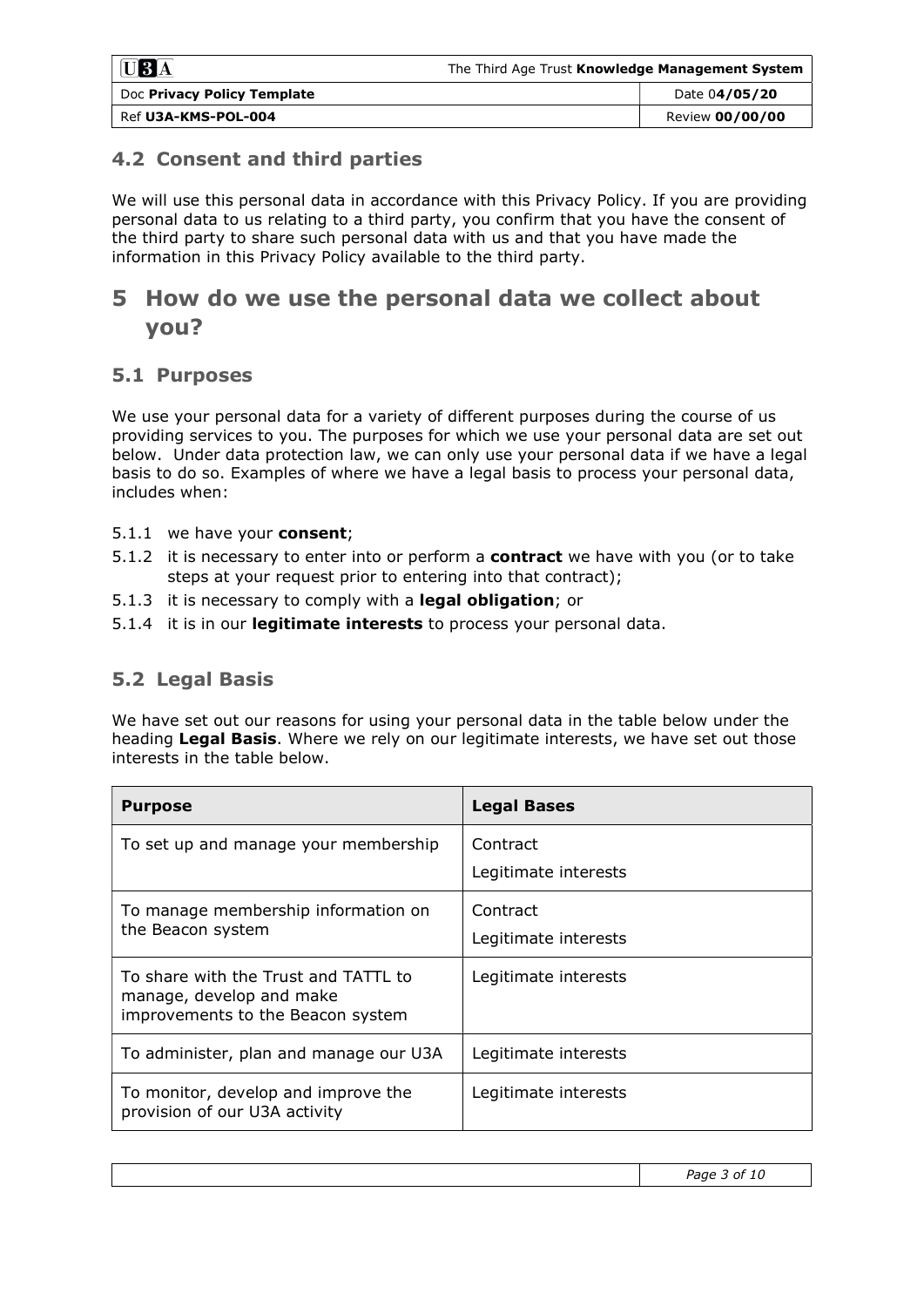|--|

| Doc Privacy Policy Template | Date 04/05/20  |
|-----------------------------|----------------|
| Ref U3A-KMS-POL-004         | Review 00/00/0 |

| <b>Purpose</b>                                                                                       | <b>Legal Bases</b>                          |
|------------------------------------------------------------------------------------------------------|---------------------------------------------|
| To communicate with you about our U3A<br>products, services, activities and events                   | Contract<br>Legitimate interests            |
| To communicate with you about Trust<br>products, services, activities and events                     | Contract<br>Legitimate interests            |
| To deliver Trust publications including<br>Third Age Matters                                         | Contract<br>Legitimate interests            |
| To comply with any legal or regulatory<br>obligations (including in connection with a<br>court order | Legal obligation                            |
| To enforce or apply the agreements<br>concerning you (including agreements<br>between you and us).   | Contract<br>Legitimate interests            |
| To manage any issues, complaints,<br>feedback and enquiries.                                         | Consent<br>Contract<br>Legitimate interests |

# 6 Automated processing

We do not use your personal data to make any automated decisions that might affect you.

## 7 Who may we disclose your Personal data to?

## 7.1 We may share your personal data with:

#### 7.1.1 the Third Age Trust and

- 7.1.2 Third Age Trust Trading Limited and
- 7.1.3 our service providers and business partners.

For more information please refer to Schedules 1 and 2.

## 7.2 We may also disclose your personal data to other third parties, for example: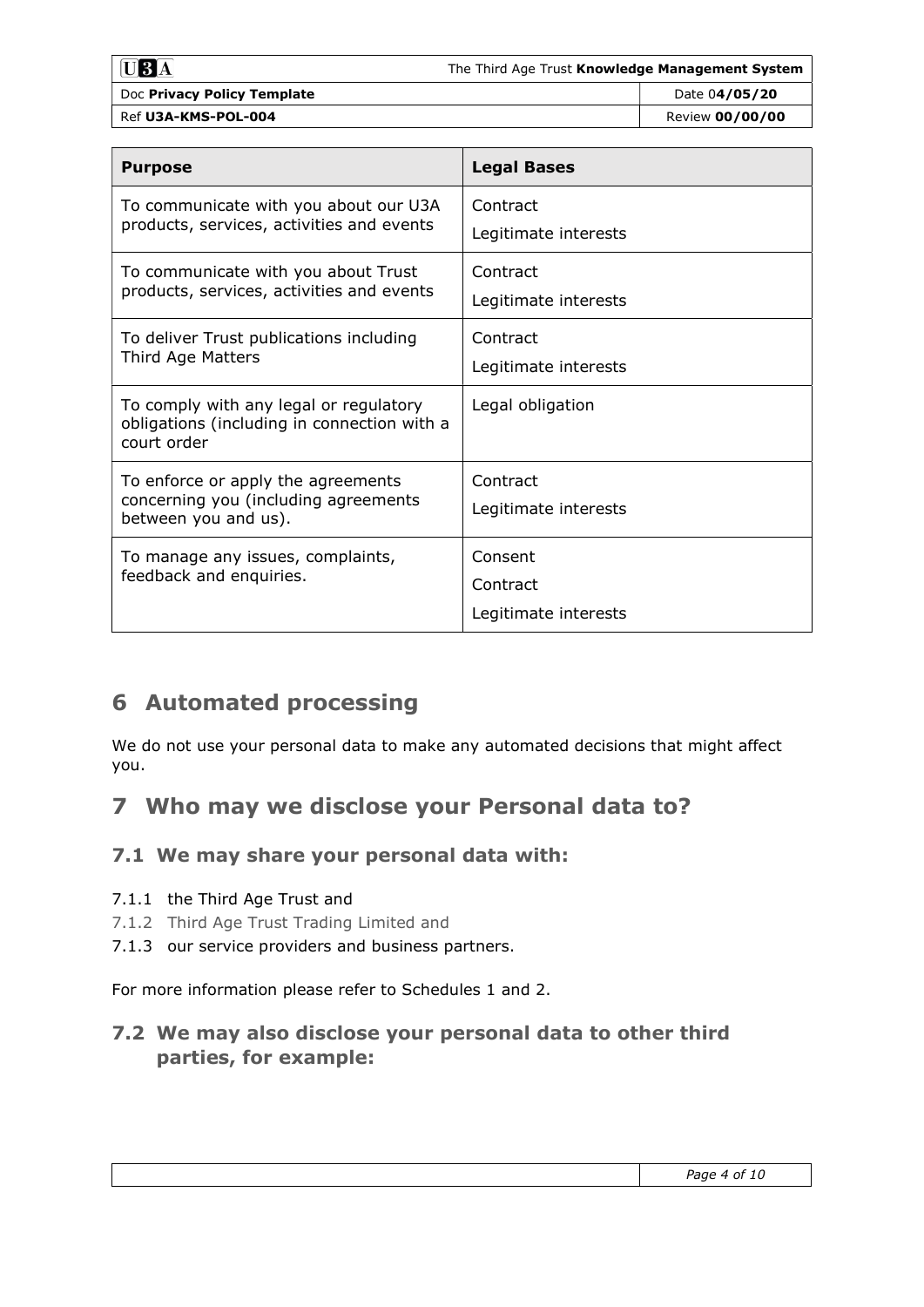| $\blacksquare$ $\blacksquare$ $\mathbf{3}$ $\overline{\mathbf{A}}$ | The Third Age Trust Knowledge Management System |                 |
|--------------------------------------------------------------------|-------------------------------------------------|-----------------|
| Doc Privacy Policy Template                                        |                                                 | Date 04/05/20   |
| Ref U3A-KMS-POL-004                                                |                                                 | Review 00/00/00 |

- 7.2.1 if we or substantially all of our assets are acquired by a third party (or are subject to a reorganisation within our corporate group), personal data held by us will be one of the transferred assets; and
- 7.2.2 if we are under a duty to disclose or share your personal data in order to comply with any legal obligation, or in order to enforce or apply our the agreements concerning you (including agreements between you and us).

## 8 Where will we transfer your personal data?

If we transfer personal data outside the UK or the European Economic Area (EEA), we will implement appropriate and suitable safeguards to ensure that such personal data will be protected as required by applicable data protection law.

## 9 How long will we keep your personal data?

#### 9.1 Retention periods

We will keep your personal data for different periods depending on the nature of the information, the purpose for which it was collected, any legal obligation and/or business reason to retain.

#### 9.2 Extensions

Please note that the above retention period may be extended where we need to preserve and use personal data for the purposes of bringing or defending a legal claim. In such cases, we will continue to hold and process your personal data for as long as is necessary to deal with the legal proceedings.

## 10 Your rights

You have certain rights with respect to your personal data. The rights will only apply in certain circumstances and are subject to certain exemptions. Please see the table below for a summary of your rights. Details of who to contact to exercise these rights can be found in paragraph 14.

|                           | <b>Summary of your rights</b>                                                                                                                                                                                                                                         |
|---------------------------|-----------------------------------------------------------------------------------------------------------------------------------------------------------------------------------------------------------------------------------------------------------------------|
| <b>Right of access to</b> | You have the right to receive a copy of your personal data                                                                                                                                                                                                            |
| your personal             | that we hold about you and information about how we use                                                                                                                                                                                                               |
| data                      | it, subject to certain exemptions.                                                                                                                                                                                                                                    |
| <b>Right to rectify</b>   | You have the right to ask us to correct your personal data                                                                                                                                                                                                            |
| your personal             | that we hold where it is incorrect or incomplete.                                                                                                                                                                                                                     |
| data                      | To ensure the information we hold is accurate and up to<br>date, member's need to inform the U3A as to any changes<br>to their personal information. You can do this by contacting<br>the membership secretary on<br>membership@sosau3acommittee.org or 01608 682196. |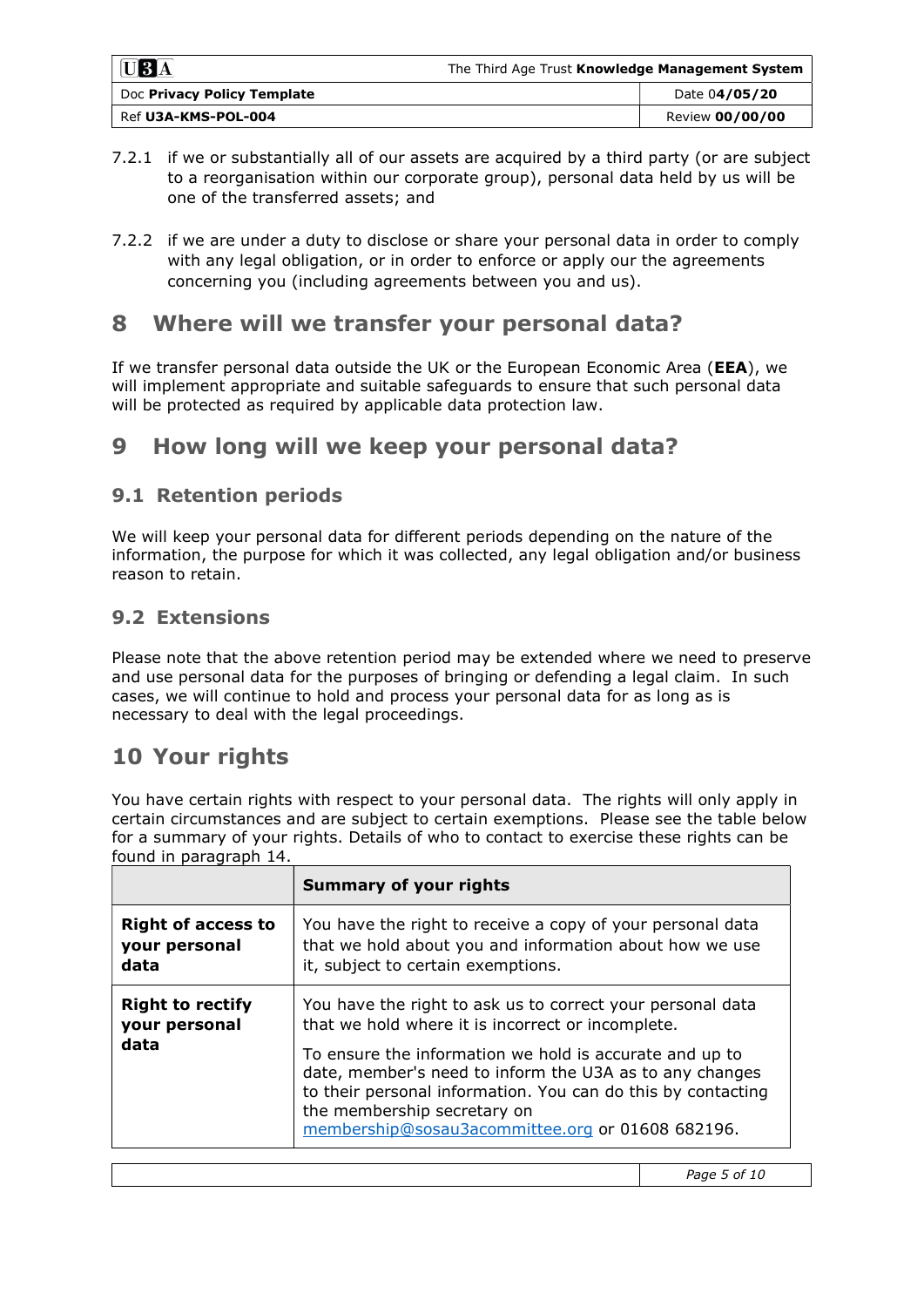$U3A$ 

# Doc Privacy Policy Template Date 04/05/20

|                                             | <b>Summary of your rights</b>                                                                                                                                                                                                                                                                                                                                                                                                                                                                                                                                                                           |
|---------------------------------------------|---------------------------------------------------------------------------------------------------------------------------------------------------------------------------------------------------------------------------------------------------------------------------------------------------------------------------------------------------------------------------------------------------------------------------------------------------------------------------------------------------------------------------------------------------------------------------------------------------------|
|                                             | On an annual basis you will have the opportunity to update<br>your information, as required, via the membership renewal<br>process. Should you wish to view the information that the<br>U3A holds on you, you can make this request by contacting<br>the membership secretary. There may be certain<br>circumstances where we are not able to comply with this<br>request. This would include where the information may<br>contain references to other individuals or for legal,<br>investigative or security reasons. Otherwise we will usually<br>respond within one month of the request being made. |
| <b>Right to erasure</b><br>of your personal | You have the right to ask that your personal data be deleted<br>in certain circumstances. For example:                                                                                                                                                                                                                                                                                                                                                                                                                                                                                                  |
| data                                        | where your personal data is no longer necessary in<br>$\bullet$<br>relation to the purposes for which it was collected or<br>otherwise used;                                                                                                                                                                                                                                                                                                                                                                                                                                                            |
|                                             | if you withdraw your consent and there is no other legal<br>$\bullet$<br>ground for which we rely on for the continued use of your<br>personal data;                                                                                                                                                                                                                                                                                                                                                                                                                                                    |
|                                             | if you object to the use of your personal data (as set out<br>$\bullet$<br>below);                                                                                                                                                                                                                                                                                                                                                                                                                                                                                                                      |
|                                             | if we have used your personal data unlawfully; or<br>$\bullet$                                                                                                                                                                                                                                                                                                                                                                                                                                                                                                                                          |
|                                             | if your personal data needs to be erased to comply with a<br>$\bullet$<br>legal obligation.                                                                                                                                                                                                                                                                                                                                                                                                                                                                                                             |
| <b>Right to restrict</b><br>the use of your | You have the right to suspend our use of your personal data<br>in certain circumstances. For example:                                                                                                                                                                                                                                                                                                                                                                                                                                                                                                   |
| personal data                               | where you think your personal data is inaccurate but only<br>$\bullet$<br>for so long as is required for us to verify the accuracy of<br>your personal data;                                                                                                                                                                                                                                                                                                                                                                                                                                            |
|                                             | the use of your personal data is unlawful and you oppose<br>the erasure of your personal data and request that it is<br>suspended instead;                                                                                                                                                                                                                                                                                                                                                                                                                                                              |
|                                             | we no longer need your personal data, but your personal<br>$\bullet$<br>data is required by you for the establishment, exercise or<br>defence of legal claims; or                                                                                                                                                                                                                                                                                                                                                                                                                                       |
|                                             | you have objected to the use of your personal data and<br>we are verifying whether our grounds for the use of your<br>personal data override your objection.                                                                                                                                                                                                                                                                                                                                                                                                                                            |
| <b>Right to data</b><br>portability         | You have the right to obtain your personal data in a<br>structured, commonly used and machine-readable format                                                                                                                                                                                                                                                                                                                                                                                                                                                                                           |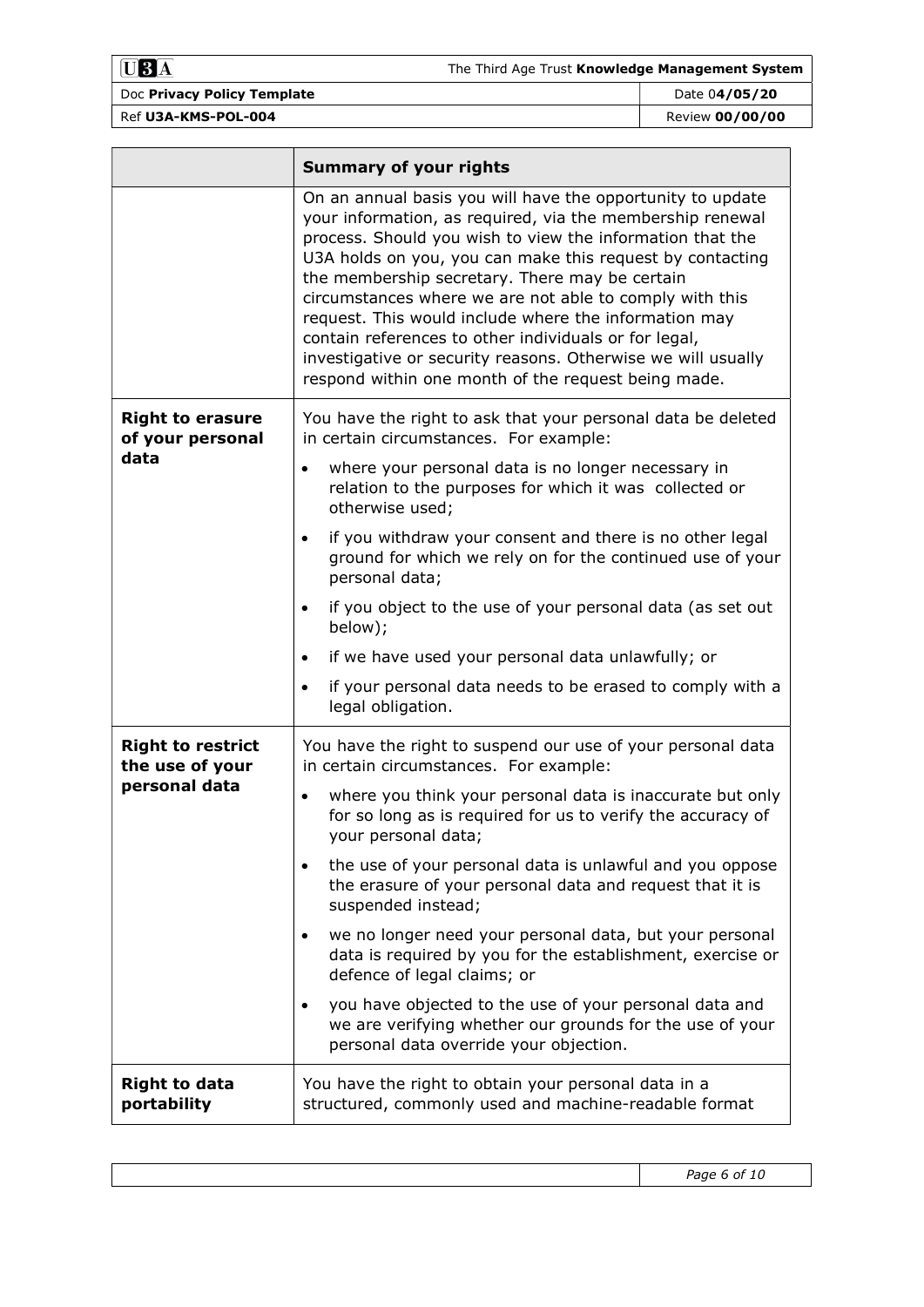$$ 

| Doc Privacy Policy Template |
|-----------------------------|
| Ref U3A-KMS-POL-004         |

|                                                                             | <b>Summary of your rights</b>                                                                                                                                                                                                                                                             |  |
|-----------------------------------------------------------------------------|-------------------------------------------------------------------------------------------------------------------------------------------------------------------------------------------------------------------------------------------------------------------------------------------|--|
|                                                                             | and for it to be transferred to another organisation, where it<br>is technically feasible.                                                                                                                                                                                                |  |
|                                                                             | The right only applies:                                                                                                                                                                                                                                                                   |  |
|                                                                             | to personal data you provided to us;                                                                                                                                                                                                                                                      |  |
|                                                                             | where we rely on the following legal bases:<br>$\bullet$                                                                                                                                                                                                                                  |  |
|                                                                             | consent; or                                                                                                                                                                                                                                                                               |  |
|                                                                             | for the performance of a contract; and                                                                                                                                                                                                                                                    |  |
|                                                                             | when the use of your personal data is carried out by<br>$\bullet$<br>automated (i.e. electronic) means.                                                                                                                                                                                   |  |
| <b>Right to object to</b><br>the use of your<br>personal data               | You have the right to object to the use of your personal data<br>in certain circumstances and subject to certain exemptions.<br>For example:                                                                                                                                              |  |
|                                                                             | where you have grounds relating to your particular<br>$\bullet$<br>situation and we use your personal data for our legitimate<br>interests (or those of a third party);                                                                                                                   |  |
|                                                                             | if you object to the use of your personal data for direct<br>$\bullet$<br>marketing purposes; and                                                                                                                                                                                         |  |
|                                                                             | where we use your personal data to take a decision which<br>$\bullet$<br>is based solely on automated processing where that<br>decision produces a legal effect or otherwise significantly<br>affects you.                                                                                |  |
| <b>Right to withdraw</b><br>consent                                         | You have the right to withdraw your consent at any time<br>where we rely on consent to use your personal data.                                                                                                                                                                            |  |
| <b>Right to complain</b><br>to the relevant<br>data protection<br>authority | You have the right to complain to the relevant data<br>protection authority, which is in the case of us, the<br>Information Commissioner's Office (ICO), where you think<br>we have not used your personal data in accordance with<br>data protection law. The ICO's contact details are: |  |
|                                                                             | <b>Information Commissioner's Office</b>                                                                                                                                                                                                                                                  |  |
|                                                                             | <b>Wycliffe House</b>                                                                                                                                                                                                                                                                     |  |
|                                                                             | Water Lane                                                                                                                                                                                                                                                                                |  |
|                                                                             | Wilmslow                                                                                                                                                                                                                                                                                  |  |
|                                                                             | Cheshire                                                                                                                                                                                                                                                                                  |  |
|                                                                             | SK9 5AF                                                                                                                                                                                                                                                                                   |  |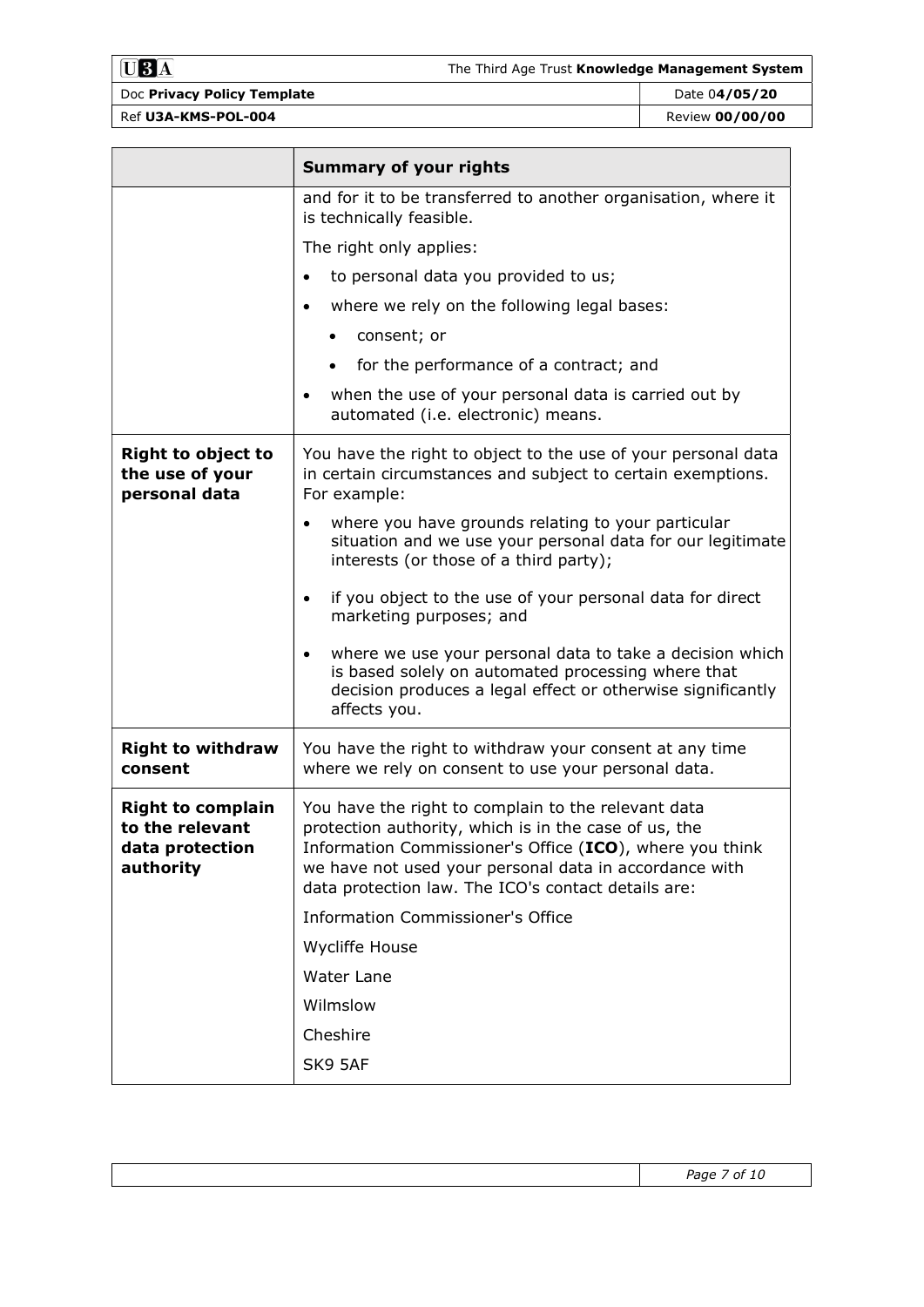| $\overline{U}3\overline{A}$ | The Third Age Trust Knowledge Management System |                 |
|-----------------------------|-------------------------------------------------|-----------------|
| Doc Privacy Policy Template |                                                 | Date 04/05/20   |
| Ref U3A-KMS-POL-004         |                                                 | Review 00/00/00 |

# 11 Third party links

Our Website may include links to third-party websites, plug-ins and applications. Clicking on those links or enabling those connections may allow third parties to collect or share data about you. We do not control these third-party websites and are not responsible for how they handle your personal data. When you leave our Website, we encourage you to read the privacy notice of every website you visit.

## 12 Cookies

The Website uses cookies to distinguish you from other users of the Website. This helps us to provide you with a good experience when you browse the Website and also allows us to improve the Website.

## 13 Changes to our privacy policy

This Privacy Policy is available Shipston-on-Stour Area U3A: Home (u3asites.org.uk). This policy may change from time to time. Members will be informed via the newsletter and the monthly meetings when any material changes are made to Shipston on Stour Area U3As policies and procedures.

## 14 Queries

#### 14.1 Queries regarding this policy or use of data

If you have any questions regarding this Privacy Policy or the way we use your personal data, please contact us by:

14.1.1 telephone on 01608 682196

14.1.2 email at membership@sosau3acommittee.org

## 15 Adoption and Review

This policy was adopted on 10<sup>th</sup> March 2022

Policy review date: January 2023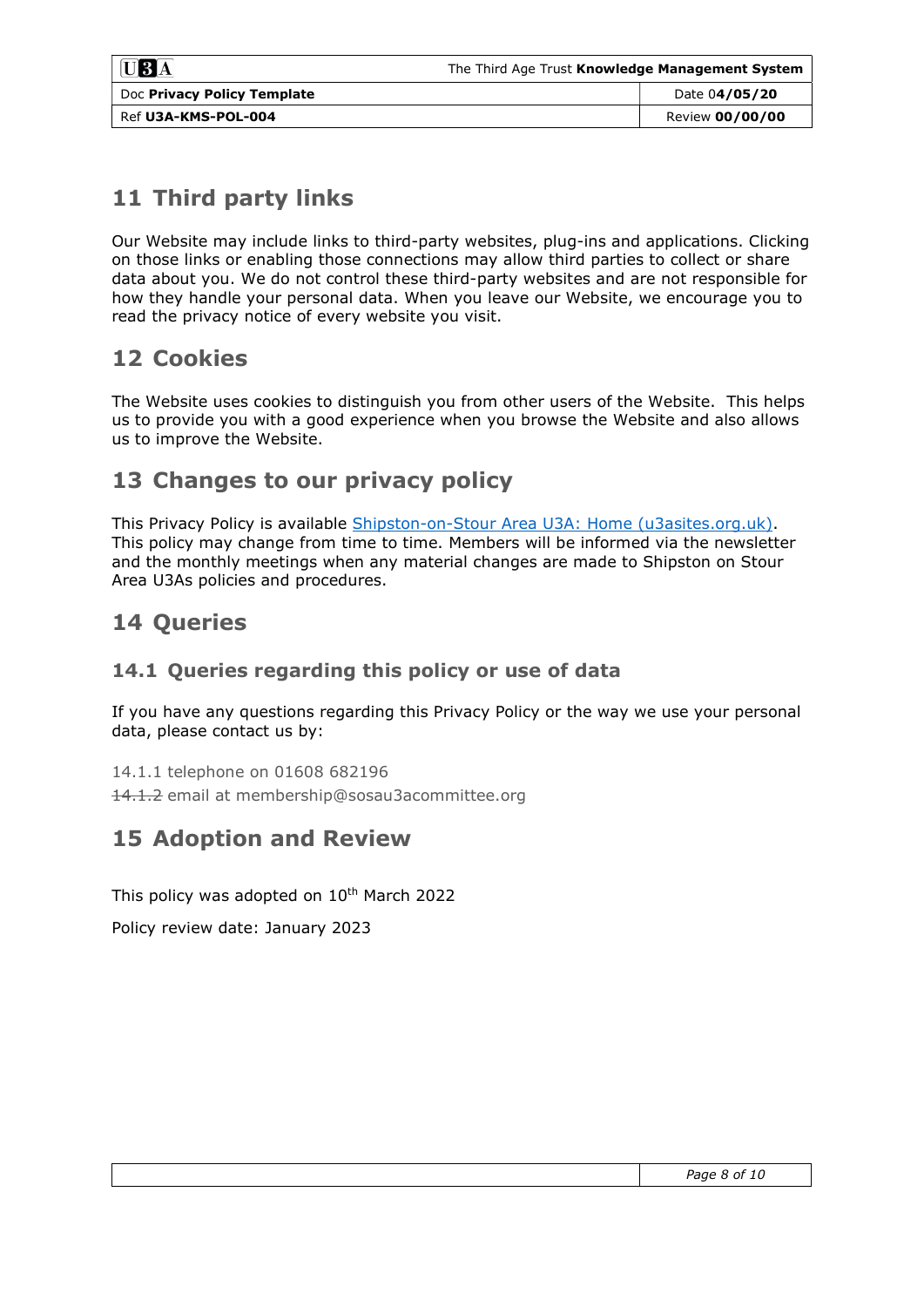| $UBA$                       | The Third Age Trust Knowledge Management System |                 |
|-----------------------------|-------------------------------------------------|-----------------|
| Doc Privacy Policy Template |                                                 | Date 04/05/20   |
| Ref U3A-KMS-POL-004         |                                                 | Review 00/00/00 |

#### SCHEDULE 1

#### WHO IS PERSONAL DATA SHARED WITH?

| <b>Type of third party</b>                                           | <b>Examples</b>                                                                                                                                                                                                                                                                                                                                                                                                                                                                                                               |  |  |
|----------------------------------------------------------------------|-------------------------------------------------------------------------------------------------------------------------------------------------------------------------------------------------------------------------------------------------------------------------------------------------------------------------------------------------------------------------------------------------------------------------------------------------------------------------------------------------------------------------------|--|--|
| General                                                              |                                                                                                                                                                                                                                                                                                                                                                                                                                                                                                                               |  |  |
| Our service providers and business<br>partners                       | Our business partners, suppliers and sub-<br>contractors for the performance of any<br>contract we enter into with you (see<br>Schedule 2)                                                                                                                                                                                                                                                                                                                                                                                    |  |  |
| Our professional advisers                                            | Including accountants, lawyers and other<br>professional advisers that assist us in<br>carrying out our business activities.                                                                                                                                                                                                                                                                                                                                                                                                  |  |  |
| Government authorities and third parties<br>involved in court action | External agencies and organisations<br>(including the police and other law<br>enforcement agencies) for the purpose of<br>complying with applicable legal and<br>regulatory obligations.                                                                                                                                                                                                                                                                                                                                      |  |  |
| <b>Law Enforcement and Regulation</b>                                |                                                                                                                                                                                                                                                                                                                                                                                                                                                                                                                               |  |  |
| Police and law enforcement agencies                                  | We may share personal data with the<br>police and other law enforcement<br>agencies in connection with the<br>prevention and detection of crime                                                                                                                                                                                                                                                                                                                                                                               |  |  |
| Regulatory bodies                                                    | We may share personal data with third<br>parties if we are under a duty to disclose<br>or share your personal data in order to<br>comply with any legal obligation or<br>instructions of a regulatory body<br>(including in connection with a court<br>order), or in order to enforce or apply the<br>terms of any agreements we have with or<br>otherwise concerning you (including<br>agreements between you and us) or to<br>protect our rights, property or safety of<br>our clients, employees or other third<br>parties |  |  |

Page 9 of 10